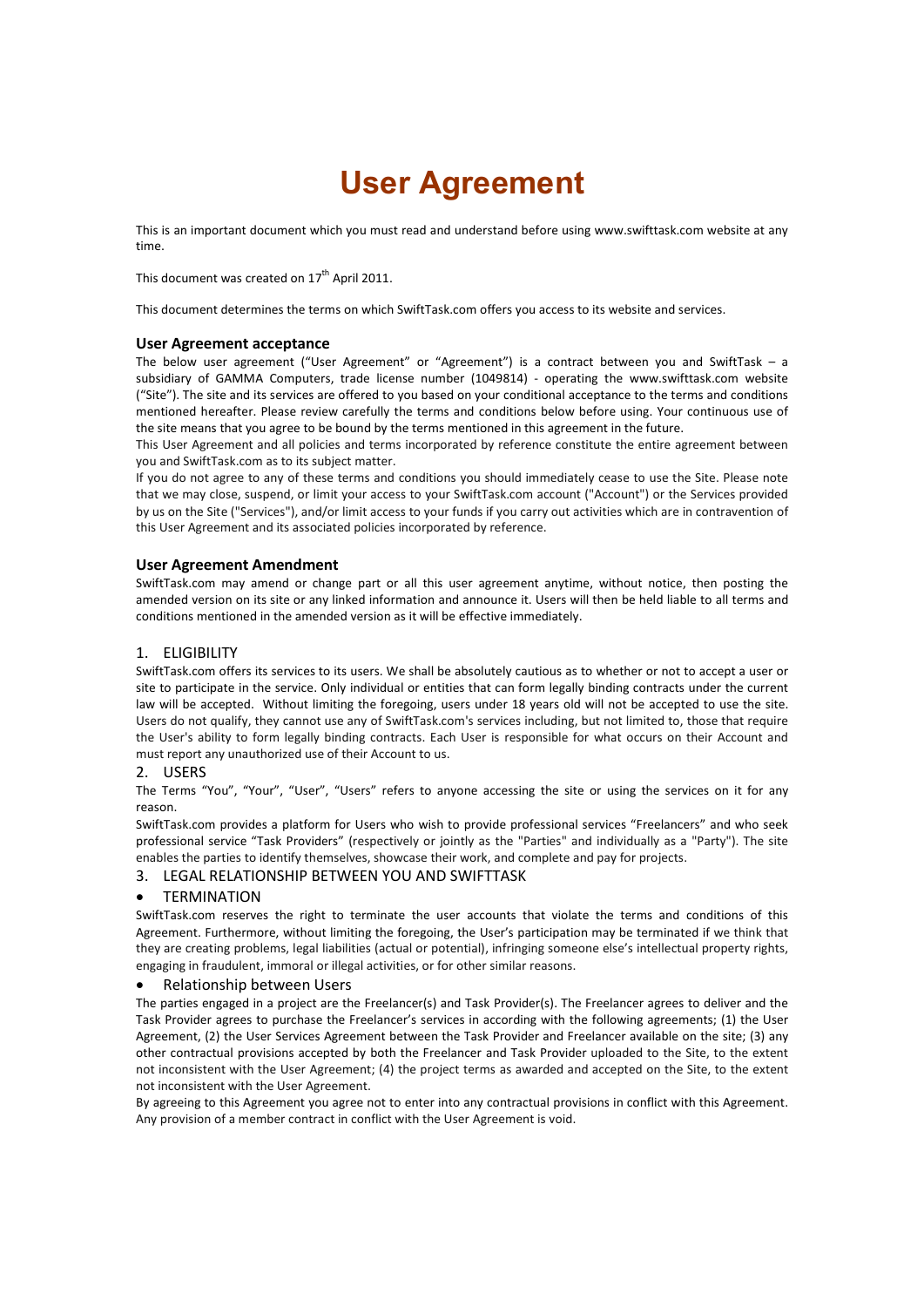## • USER RESPONSIBILITIES

The responsibilities of users in the site are set out in the Services Agreement between the parties.

A legally binding contract is created when the parties enter into a transaction together, unless the transaction is prohibited by law or by this User Agreement.

It is your responsibility to comply with your obligations to other Users; otherwise, you may be held liable to that User(s). It is also your responsibility to be aware or any domestic laws (including common law), international laws, statutes, ordinances and regulations relevant to you as a Task Provider or Freelancer, or in any other uses you wish to make and make of the site.

SwiftTask.com has no responsibility for enforcing User rights. It is your sole responsibility to enforce any rights you believe are yours if another User breaches any obligation to be yours.

#### **NO INSURANCE**

SwiftTask.com has no obligation of offering any form of insurance to any User(s) which will assist them; its role is to provide a platform to Users where they can offer, buy and sell professional services only and is not otherwise involved in any transactions or interactions between users. However, some forms of payment allowed on the site, such as PayPal and credit card, may offer limited User protection or chargeback services; it is your responsibility to familiarize yourself with these forms before proceeding into a transactions dealing with them through the site.

Because user identification on the Internet is difficult, we cannot and does not confirm each User's purported identity.

# • CONTRACTORS' INDEPENDENCY

Users have the liberty to choose whether or not to enter into agreements between themselves which will determine their relationship. Nothing in this User Agreement creates a partnership, joint venture, agency or employment relationship between: (1) Users; or (2) between us and any User.

# • SERVICED OFFERED BY SWIFTTASK.COM

SwiftTask.com provides a wide range of tools, content, benefits and other resources on its Site that are of particular interest to Users which enable them to manage their careers or businesses efficiently and cost-effectively. These Services are for use only under a non-exclusive, non-transferable, and non-assignable license under these terms and conditions of use. You do not have the right, thus will be held liable, right to copy, sell, or otherwise exploit for any commercial purpose the Services or content (in whole or in part), or have access to this service or use of this service. Services offered on the site may include feedback to questions by Users of the service and/or articles with original content and opinions. The User will handle all risk associated with the use of this content, as there is no warranty that the information is accurate or reliable. SwiftTask .com and its related entities and personals from any direct or indirect loss or damage that may occur as a result of relying on anything contained or omitted from this content.

#### **TERMS OF USE**

#### The user understands and agrees to the following terms:

The site acts as a platform where Users are able to offer and buy professional services. You agree and acknowledge that SwiftTask.com is not involved in any actual transaction between the Parties, thus has no control over the quality and legality of professional services provided by Task Providers on the site, or the freelancers to provide the services or Task Providers to pay for the services. Moreover, no guarantees are provided that Users will actually complete an act or transaction lawfully through the site. Some of the content on the site may include information related to different subjects such as financial cases, health matters, legal advices or other content which is provided as in an advisory nature. This content is provided for informational, general non-advisory purposes. It is up to the User(s) to validate this information with a professional(s) of the related field(s). SwiftTask.com urges its Users to consult professionals of the related fields if the content is used for a certain discipline-related advice.

The content and information on the site will be continuously changing. Any content or information (in whole or in part) may be harmful, offensive, in accurate, mislabeled or deceptively labeled accidently by SwiftTask.com or accidently or purposefully deceptively labeled by a third party, regardless if such third parties are with or without a legitimate business purpose.

SwiftTask.com provides unmonitored access to third-party content. SwiftTask.com is only acting as a platform and/or portal, and has no liability based on, or related to, the third-party content on this Site, whether arising under the laws of copyright or other intellectual property, defamation, libel, privacy, obscenity, or any other legal discipline. This website may contain links to third-party websites. SwiftTask.com does not control nor always review the websites to which Users' links from the Site. SwiftTask.com, therefore, cannot endorse the content, products, services, practices, policies, or performance of the web sites we link to from the Site and Users should not treat any link as such an endorsement or acceptance of veracity or value.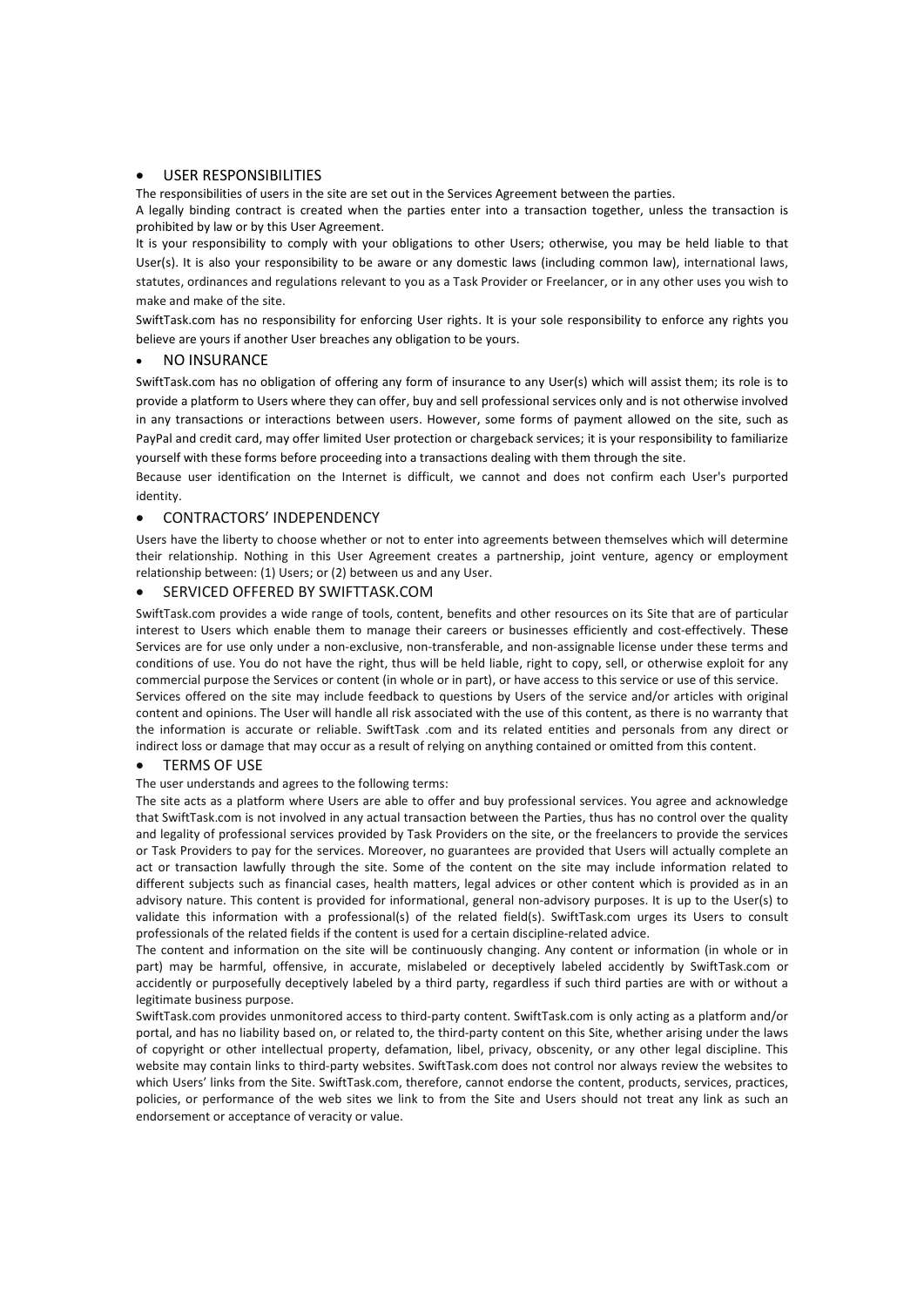SwiftTask.com does not take on any obligation to control, research, verify, validate, or approve the content that is received or viewed on its web site. We expect our Users to take any necessary actions to validate the content viewed on the Site before attempting to make use of this content with or without the use of their User Accounts.

## 4. FEES

All fees and charges are shown in SwiftTask.com FAQ sheet on the Site. All fees will be assessed in US dollars. User accounts and transactions made will be shown in US dollars.

SwiftTask.com earns fees for creating, hosting, maintaining, and providing the Site, and for all Services delivered by SwiftTask.com that are accessible through the Site and to cover expenses and fees SwiftTask.com incurs to banks, credit card companies, PayPal, and payment processors. After deducting such amounts, SwiftTask.com transfers the remaining payment amount to the Freelancer.

SwiftTask.com charges fees in relation to posting of a project (refundable); mutual acceptance on a project; hiding a project from search engines; hiding bids from other Users; and other miscellaneous fees that are described on the Site.

Users can obtain different membership types on the site that vary in their fee structure; you are highly required to read the List of Fees.

# 5. AFFILIATE PROGRAM

# • GENERAL

SwiftTask.com's affiliate program "Affiliate Program" is one that enables Users to get points through inviting Users "Referred Users" to join SwiftTask.com and become active users. These points can be transferred into value and use in the Site for various activities. You must comply with all of these requirements, and have an account that is in good standing.

# • REQUIREMENTS FOR REFERRED USERS

A previous relationship\link between both yourself and the Referred Users must exist. You are strictly prohibited from referring users from group email addresses, third party bulk mailing lists, customer lists, or other similar sources. You may not send unsolicited e-mails ("Spam"). SwiftTask.com reserves the right to close and terminate any account immediately and permanently if caught doing the above actions.

# • Points.

You will be awarded 20 points upon the registration and account activation of your referred Users through the "invitations" page. These points can be translated into value to help you accomplish various activities on the Site.

# **Requirements**

To be eligible for a Bonus, the Referred User must: (1) sign up for an Account; (2) become a User; and (3) not already have an Account at the time of the referral (or previously); (4) receive some revenue from working through the Site.

# • DISCONTINUATION OR MODIFICATION OF THE AFFILIATE PROGRAM

SwiftTask.com may discontinue or modify the affiliate program at any time providing you with seven days prior notice.

# 6. MILESTONE PAYMENTS

# • NOT AN ESCROW SERVICE

SwiftTask.com does not operate an escrow service. SwiftTask.com does have, however, a special, compulsory payment system that controls the flow of payments from Task Providers to Freelancers. The system will hold such funds "MILESTONE PAYMENTS" until the Task Provider acknowledges the work done is according to the required quality, or until the Task Provider and Freelancer have concluded the process of the Arbitration Services (as defined below). Once a Task Provider accepts the work done by the Freelancer that preformed the service for him/her, the Task Provider acknowledges that the Freelancer has completed the service fully and satisfactory.

SwiftTask.com will then disburse the Milestone Payment to the Freelancer. If a Task Provider does not approve a Freelancer's work product, the Parties agree to be bound by the terms of the Arbitration Services set out below.

# **INACTIVE USERS**

If a Task Provider does not accept or provide feedback with respect to a Milestone Payment within 15 days after the day that the Milestone Payment was made, and\or has not logged in during that time period, such Milestone Payment will be considered released to the Freelancer(s) and the work will be considered accepted.

# 7. ACCOUNTS

# • OPENING ACCOUNT

To become a User and access the Site and Services you must register for an Account. You agree to provide true, accurate and complete information as prompted by the registration form and all forms you access on the Site, and to update this information to maintain its truthfulness, accuracy and completeness.

# **ACCOUNTS**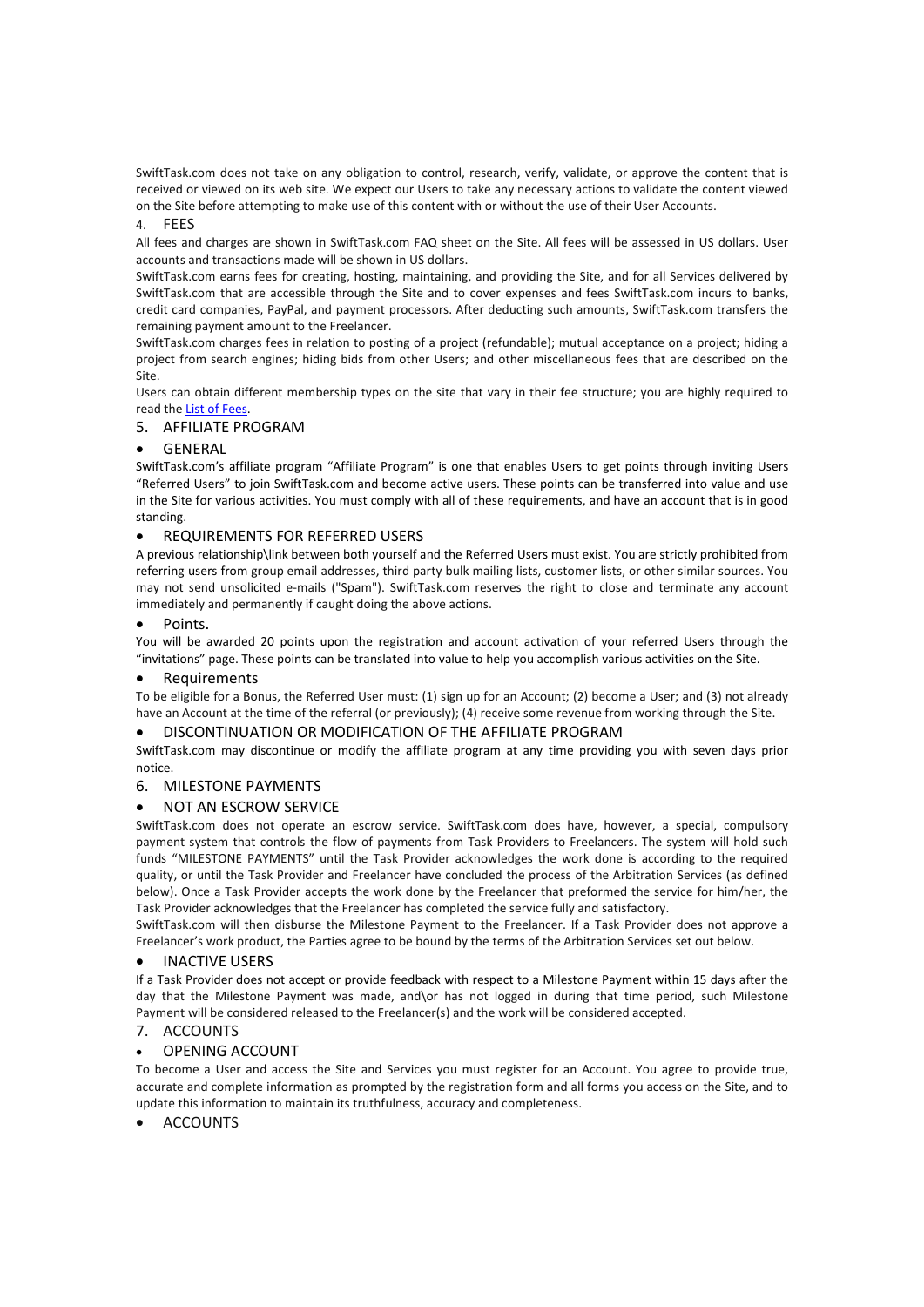You agree that you will not receive any interest, benefits or other earnings of funds that SwiftTask.com handles as your contractor. However, SwiftTask.com may receive interest on those accounts, and will not be liable for any lost interest on those accounts.

All transaction amounts and funds will be stated and made in US dollars. If a withdrawal funding source is suspected to be fraudulent, SwiftTask.com reserves the right to suspend the withdrawal. SwiftTask.com will reverse immediately any funds that have been deposited fraudulently (ex. Stolen credit card). If a fraudulent withdrawal has been already processed, the User Account owner will be expected to return the return the funds to SwiftTask.com and all related charges or you shall face account termination and will be held liable to any remedies to for SwiftTask.com to recover the funds.

Any user that SwiftTask.com terminates because of violation of terms mentioned in this User Agreement will become liable for certain fees mentioned in this Agreement and will not receive any credit of payment.

SwiftTask.com requires its users to make all payments (receiving or paying) through its Milestone payment system with regards to any projects conducted via the site; although offline project participants may chose a different payment methodology, we recommend the online payment system for security and efficiency reasons. You agree that SwiftTask.com will not hold any funds that are delivered to SwiftTask.com from Users for the purchase and sale of services in a separate account, , but may commingle and deposit such funds with other funds to be paid to other Users and with funds of SwiftTask.com in any account, at any institution, or in any other manner SwiftTask.com may decide in its sole discretion from time to time. In addition, you understand that such commingled funds could be used to pay other Users and by SwiftTask.com for general corporate purposes or otherwise, provided that SwiftTask.com will remain contractually obligated to make payment to you, as a Freelancer or Task Provider, for any purchases and sales of Services provided by you through SwiftTask.com. You will be considered and unsecured creditor to SwiftTask.com to the extent that it is obligated to make payments to you.

# • ACKNOWLEDGEMENT

You acknowledge that: (1) SwiftTask.com is not a bank or other licensed financial institution and does not provide banking services; (2) the amounts shown as on deposit, including Milestone Payments, in a User Account are not segregated into a separate account but represent unsecured obligations of SwiftTask.com to the User with respect to the purchase and sale of Services through SwiftTask.com; (3) SwiftTask.com is not acting as a trustee or fiduciary with respect to such funds or payments, but is acting only as an agent and (4) amounts transferred through or stored in the payment service are not insured or guaranteed deposits. Your Account will not constitute an escrow. By initiating and sending payments through SwiftTask.com, you appoint SwiftTask.com as your agent to obtain the funds and hold and to transfer such funds to the Freelancer or Task Provider for Services, subject to these terms and conditions.

#### • INACTIVE ACCOUNTS

User Accounts that have been inactive for more than 365 days ("Inactive Accounts") will incur a dormant account fee of US\$10 per month until either the Account is terminated or reactivated.

SwiftTask.com reserves the right to cancel inactive accounts with nil balances.

#### • Chargeback

You acknowledge and agree that any chargebacks (a chargeback occurs when a buyer rejects or reverses a charge on his or her credit card through the credit card issuer) on funds paid to you by Task Providers through the Site are your responsibility and you will not hold SwiftTask.com liable for such. You agree that SwiftTask.com may reverse any such payments that are subject to chargeback via our Payment Processors. To cover the cost of processing chargebacks, SwiftTask.com assesses a US\$20.00 fee to Users for credit and debit card payment chargebacks.

#### • INSUFFICIENT FUNDS

SwiftTask.com reserves the right to collect any fund amounts owing to it through any legal means if you have insufficient funds in your account to meet outstanding charges and fees.

#### • TAXES

Any tax amount that (future or current) we will be liable to pay based on account balances o the site will be made from our user accounts and we shall announce it accordingly. Any activities in your country that require certain tax charges will be your responsibility to cover. SwiftTask.com holds no obligation to carry out tax dues on behalf of a User.

# 8. PROJECT NEGOTIATIONS

# • PROHIBITION OF NEGOTIATING FEES OUTSIDE THE SITE

Users are strictly prohibited to negotiate project fees outside of SwiftTask.com after the project or during an ongoing project (after being created and before being closed). If a project has been closed without concluding to choosing a Freelancer, it is prohibited to contact a freelancer and negotiate project fees about that project or any other project related information. Changing the project value is prohibited after it has been awarded to a Freelancer(s).

You are strictly prohibited from under-bidding on projects in an attempt to renegotiate the actual price privately, avoiding fees. We aim to provide a fair and open playing field at SwiftTask.com, and such activities interfere with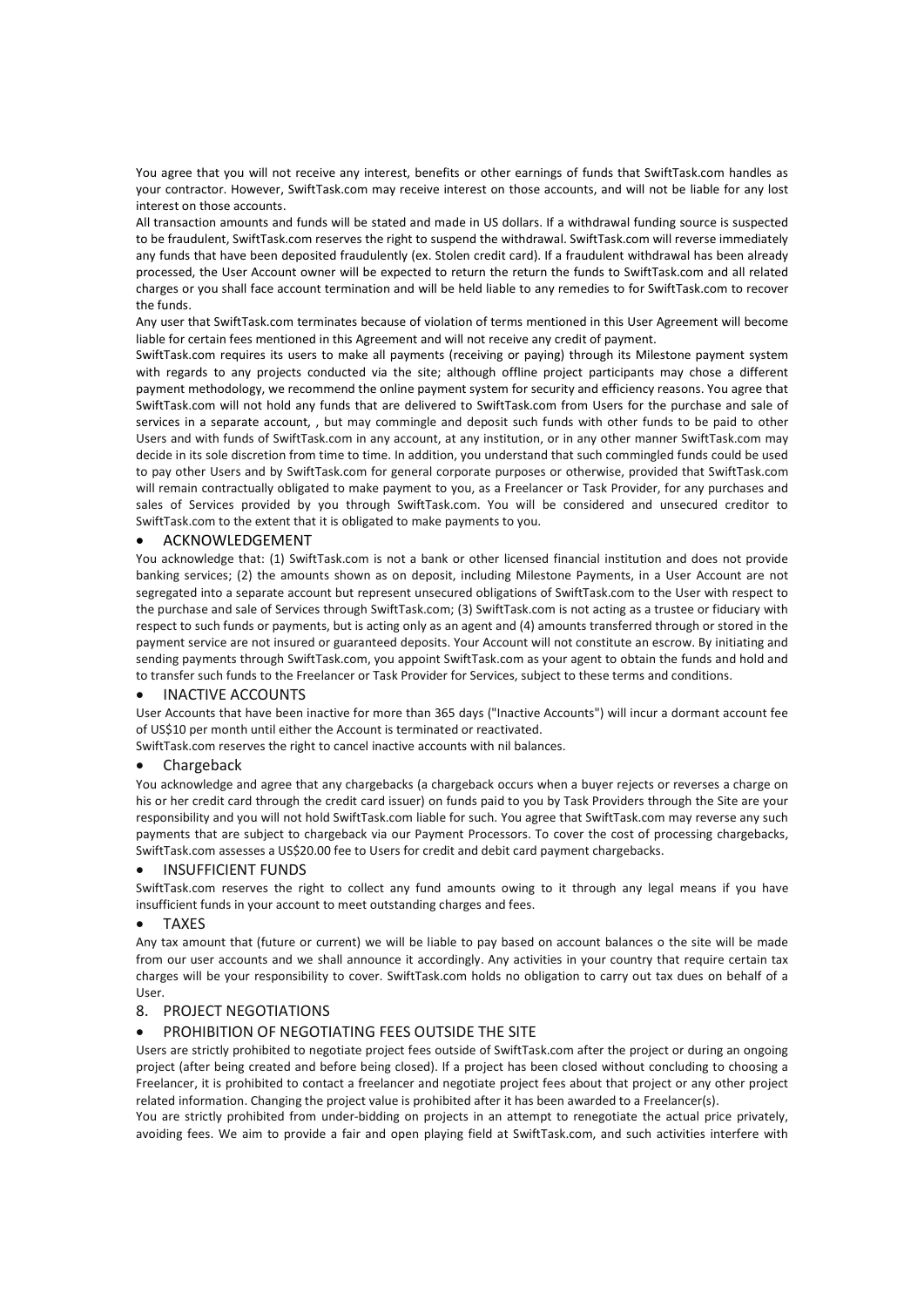providing such a marketplace. SwiftTask.com charges project commissions on all funds received by either direct transfer or Milestone Payment through the site, regardless of the final bid amount.

We will not tolerate any fee avoidance or underbidding on the site, because we believe that our fees are fair and justified.

# • CONTACT DETAILS

Users agree that they will not disclose their contact details on the site except in the email field in the registration form, or when asked by SwiftTask.com in any other time. We believe that there is no need for any contact information to be disclosed on the website, all discussions related to a project(s) can be made on the task board for the respective project(s). User's accounts that are found violating this condition will be terminated and held liable for any remedies that incur as a result.

#### 9. USER CONTENT

Users are solely responsible for any information they provide to SwiftTask.com. Users understand and agree to the following:

Swifttask.com acts as a platform for users to seek or provide professional support with their tasks/projects. No warranties for actual distribution and publication of User content apply. SwiftTask.com has the right (but not obligation) to take any action it finds most appropriate with respect to User content that may create liability for SwiftTask.com, harm its business operation or reputation, or cause SwiftTask.com to lose the services of its suppliers. User represents and warrants that User's content: (a) will not infringe upon or misappropriate any copyright, patent, trademark, trade secret, or other intellectual property right or proprietary right or right of publicity or privacy; (b) will not violate any law or regulation; (c) will not be defamatory or trade libelous; (d) will not be obscene or contain pornography; (e) will not include incomplete, false or inaccurate information about User or any other individual; and (f) will not contain any viruses or other computer programming routines that are intended to damage, detrimentally interfere with, surreptitiously intercept or expropriate any system, data or personal information.

You hereby grant SwiftTask.com a worldwide, perpetual, irrevocable, royalty-free license to use, copy, modify, display, and perform User content, under all User intellectual property and proprietary rights worldwide regarding any User content posted on SwiftTask.com (including, but not limited to creating your Account; posting a resume, posting a profile, posting a portfolio, posting a project; sending messages through or to SwiftTask.com). However this granted license will not include links provided for content which are hosted on other serves than that of SwiftTask.com (such as a portfolio of sample works hosted on Your own web site).

It is prohibited to post copyrighted material on the Site. This includes scripts which are sold by the author. Only posting sections, or excerpts of these scripts, as examples, will be permitted. A "section" or "excerpt" being no more than 10% of the script's contents. This is meant to protect the author's intellectual property rights.

# 10. USER RESTRICTIONS

#### • ADVERTISING

Users are prohibited to use the services of the website as an advertisement. Any material posted in a bid or task board must relate to a project on SwiftTask.com. The only permissible URLs to be posted are those that refer to user resumes/portfolios page.

## BIDDING

Bidding amounts must equal the total amount to be transferred between user accounts only; thus no hourly, daily or any other abnormal type of bid is allowed. Task Providers and Freelancers must comply with this condition when requesting or placing their bids. Creation of projects which require abnormal bidding is not allowed.

# • TASK PROVIDER

#### The Task Provider agrees that:

The Task Provider is strictly forbidden from redistributing any of the content of the Site, including but not necessary limited to private messages, documents, and support tickets.

The Task Provider will not use the Task Provider's Account to post false or misleading project descriptions.

The Task Provider will not post project descriptions that, in the judgment and discretion of SwiftTask.com, are inappropriate to SwiftTask.com's audience, viewers, or visitors in the judgment and discretion of SwiftTask.com.

The Task Provider agrees to pay featured project fee if project posted should have been posted as featured.

The Task Provider will not falsify the Task Provider's own or any other identity.

The Task Provider will comply with all of SwiftTask.com's policies as posted on the Site from time to time.

#### • FREELANCER

The Freelancer agrees that:

The Freelancer will not redistribute any of the content of the Site, including but not necessary limited to private messages, documents, support tickets.

The Freelancer will not falsify Freelancer's own or any other identity.

The Freelancer will comply with all SwiftTask.com policies as posted on the Site from time to time.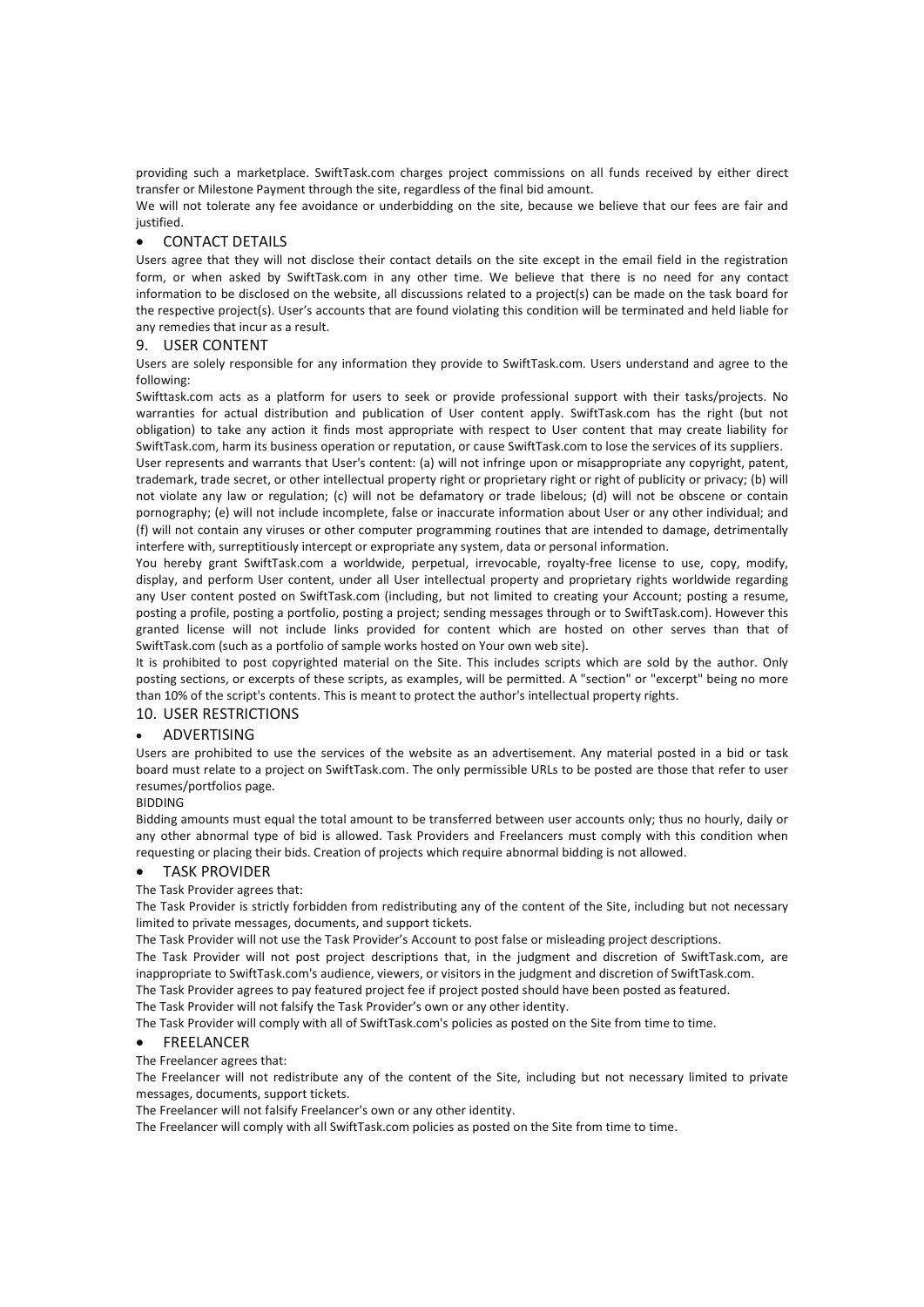# **GENERAL RESTRICTIONS**

#### Users agree that:

Users will not use any automated collection mechanism or any manual process to monitor or copy the web pages comprising the Site or the content contained therein without the prior written permission of SwiftTask.com. Users will not distribute unsolicited commercial messages ("spam") through the User's Account.

Users will not contact employers or freelancers through the Site or through information gained from our Site with the intent of subverting them from using our Services.

Users will not engage in personal attacks, negative or other unfair criticism or other forms of discourteous and unprofessional online conduct or practices.

Users will not create multiple user Accounts to avoid fees, suspension or bad ratings on the Site.

# • TERMINATION RESULTS

Users that are found in violation of the User Agreement will not be entitled for any credit or payment from SwiftTask.com.

Terminated users will be held liable, the extent you are in violation of this User Agreement, to for all fees owed to us and to reimburse SwiftTask.com for all losses and costs (including any and all SwiftTask.com employee time) and reasonable expenses (including legal fees) related to investigating such breach and collecting such fees.

You and SwiftTask.com agree that the damages that SwiftTask.com will sustain as a result of actions that breach the User Agreement will be substantial, potentially including (without limitation) fines and other related expenses from its payment processors and Freelancers, but may be extremely difficult and impracticable to ascertain. If you engage in such activities, then SwiftTask.com may fine you up to US\$3,000.00 for each such violation and/or SwiftTask.com may take legal action against you to recover losses that are in excess of the amount charged. You acknowledge and agree that a fine up to US\$3,000.00 is presently a reasonable pre-estimate or minimum estimate of SwiftTask.com's damages, considering all currently existing circumstances, including (without limitation) the relationship of the sum to the range of harm to SwiftTask.com that reasonably could be anticipated and the anticipation that proof of actual damages may be impractical or extremely difficult. Users that are terminated by SwiftTask.com on any basis other than violation of this User Agreement will be entitled to receive any payment due from SwiftTask.com.

In the event of termination, you will have no claim whatsoever against SwiftTask.com in respect of any such suspension or termination of your membership.

## 11. ARBITRATION SERVICES

# • ARBITRATION SERVICES

SwiftTask.com offers the Arbitration Services only to those registered users that are using the Milestone Payment system in their online projects. You agree and acknowledge that (i) SwiftTask.com is not providing legal services,(ii) SwiftTask.com will not advise you regarding any legal matters and (iii) if you desire to have legal counsel, you will seek independent legal counsel licensed to practice law in your jurisdiction and not rely on SwiftTask.com for any such counsel. You agree to indemnify and hold harmless SwiftTask.com and any of our affiliates against any damages or liability you may suffer as a result of using the Milestone Payments and/or Arbitration Services.

In the event of any dispute between a Task Provider and a Freelancer regarding return/release of Milestone Payments, either Task Provider or Freelancer may request Arbitration Services through SwiftTask.com. We will then notify both Task Provider and Freelancer that the matter will be addressed through the Arbitration Services. You agree that you will endeavor at fair play and post reasonable and fair demands/offers.

Our Arbitration Services are applied to Milestone Payments with the amount equal to or greater than US\$100.

#### • ARBITRATION PROCESS

Project Cancellation is issued by either client or the freelancer, in order to cancel a certain active project; a certain fee is required before proceeding with the cancellation.

# This case is divided into 3 phases:

**After submitting payment for 1st milestone**: From this point on, the cancellation request is broken down to 3 phases:

- a. **Phase 1 Settlement agreement:** The requesting user submits a bid which is a percentage of the milestone value to be refunded to the other user. The other user is prompted to accept or reject this offer. This phase allows up to 4 offers, with the  $4<sup>th</sup>$  being an auto offer by the system. If a settlement is reached, the project is cancelled, parties are refunded and rating is activated for both ends. Otherwise, phase 2 is activated.
- b. **Phase 2 Arbitration Request:** In this case, both ends are prompted to submit evidences and supporting materials for their claims. Accordingly, an estimation of arbitration fees is calculated and both ends are offered to continue or to reach a final settlement. In case of settlement, the project is cancelled, parties are refunded and rating is activated for both ends. Otherwise, each end submits 50% of the arbitration fees (2.5% or US\$10 whichever is greater) and phase 3 is activated.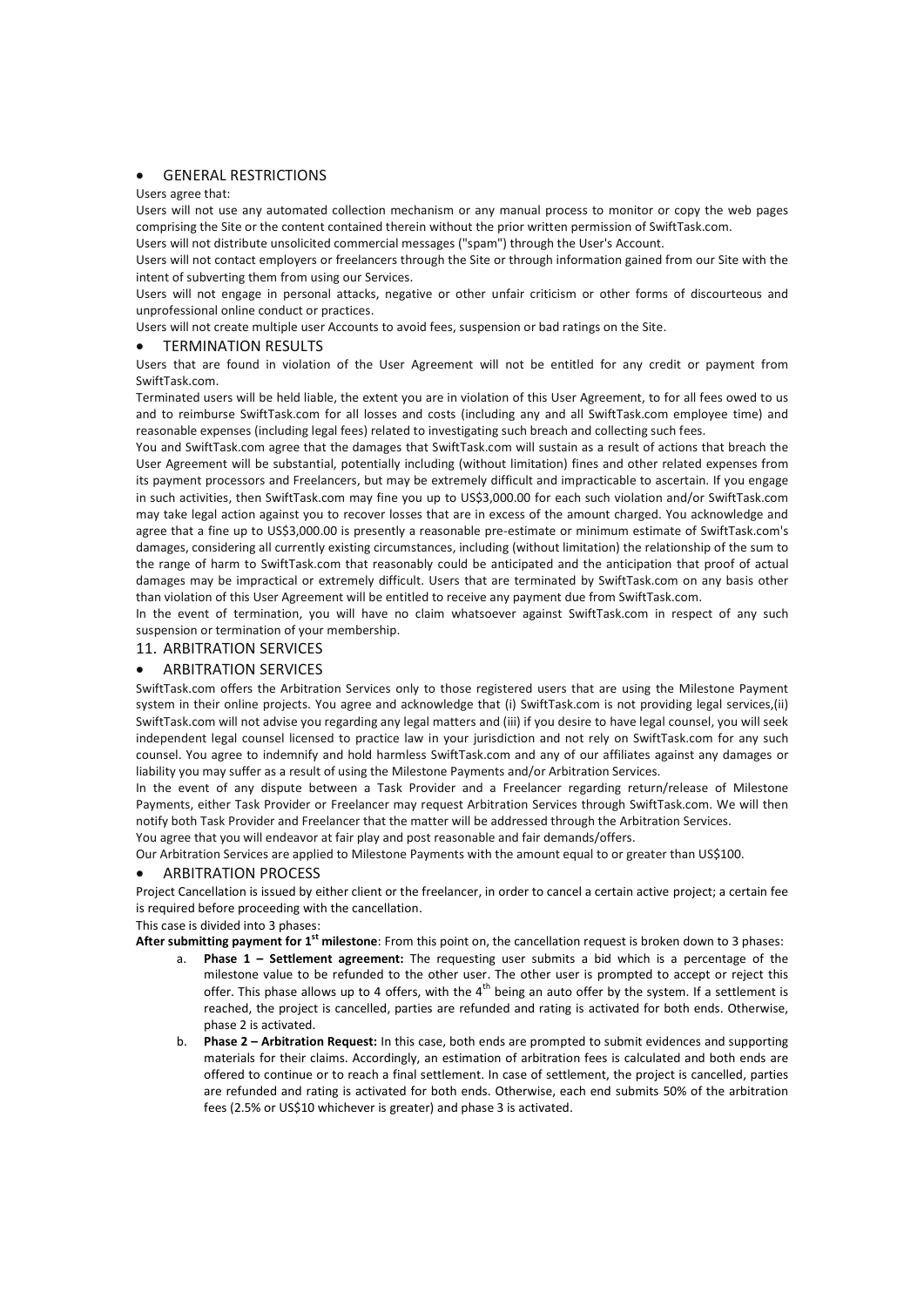c. **Phase 3 – SwiftTask Arbitration:** In this case, the evidences are discretely reviewed by SwiftTask Arbitrary Board for a period of time (maximum of 14 days), and the decision reached is considered final and binding for both ends. As a result, the project is cancelled, parties are refunded and rating is activated for both ends.

# • NOT A PARTY TO DISPUTES

Any disputes regarding arrangements between Freelancers and Task Providers remain solely between Task Providers and Freelancers. We are not involved in any transactions between you and any other users of SwiftTask.com. You acknowledge and agree that SwiftTask.com will not be a party to any such dispute or be obligated to take any action or refrain from taking any action toward resolving any such dispute. If you have a dispute with any other users of the Site, you hereby release SwiftTask.com from any and all claims, demands, and damages (actual and consequential) of every kind and nature, known and unknown, related to such a dispute.

# 12. REGISTRATION AND PROCESSING OF PERSONAL INFORMATION

Your personal information will be processed by SwiftTask.com in order to fulfill the agreement with You, perform delivery of products etc. Furthermore, we will process your personal information for marketing of campaigns, offers, new products or services. Your personal information may also be transferred between SwiftTask.com and any associated entity within the Gamma Computers organization. By entering into this agreement, You hereby approve such processing of your personal information as set forth above. The consent hereby given can (in whole or in part) be recalled by giving written notice to us. Should you choose to recall your consent, and such recall should make our due performance of the agreement or other obligations difficult, we reserve the right to immediately terminate the agreement. Should you require further information regarding our processing of your personal information, please contact us at the address set forth below.

SwiftTask.com discloses sensitive personal information only if required to comply with legal obligations or with your consent.

# 13. TRADEMARKS

SwiftTask.com is part of GAMMA Computers. GAMMA Computers is under Trade License number (1049814).

# 14. COPYRIGHTS

# • COPYRIGHTS OF SWIFTTASK.COM

The content and compilation of content included on the Site, such as text, graphics, logos, icons, images, audio clips, digital downloads and software, are the property of SwiftTask.com and are protected by United Arab Emirates and international copyright laws.

# • COPYRIGHT INFRINGMENT

It is our policy to respond to clear notices of alleged copyright infringement. Our policy, set out below, is designed to make submitting notices of alleged infringement to us as straightforward as possible while reducing the number of notices that we receive that are fraudulent or difficult to understand or verify.

# • THE COPY RIGHTS DEPARTMENT - UNITED ARAB EMIRATES MINISTRY OF ECONOMY.

The federal law no. 7 for the year 2002 regarding the copy rights and its variations, and protecting the innovators as stated in the law.

Receiving the applications to register the rights and deposit the records of the ordinary people and the recognised people.

Receive the complaints, and follow up the cases in the courts.

The communication, the participation and the coordination with the international organizations specialized in the copy rights and intellectual property, and follow up on the now legislations.

Store a data base of the copy righted records and categorize them.

Collecting the assigned fee for the copyrights certificates.

(Ministry of Economy, United Arab Emirates)

\*For more information about the UAE copyright law, visit: www.economy.ae

# 15. NO WARRANTY

SwiftTask.com is not involved in the actual transaction between Freelancers and Task Providers. Our Services, the Site and all content on it are provided on an .As Is. basis and without warranties of any kind either express or implied. Without limiting the foregoing, SwiftTask.com does not represent or warrant that:

the Site will be accurate, reliable, uninterrupted, secure or error-free;

defects in the Site will be corrected;

the Site or the server that makes it available are free of viruses or other harmful components.

To the extent permitted by law, we specifically disclaim any implied warranties of title, merchantability, fitness for a particular purpose and non-infringement. If you are considered a consumer under a United Arab Emirates consumer